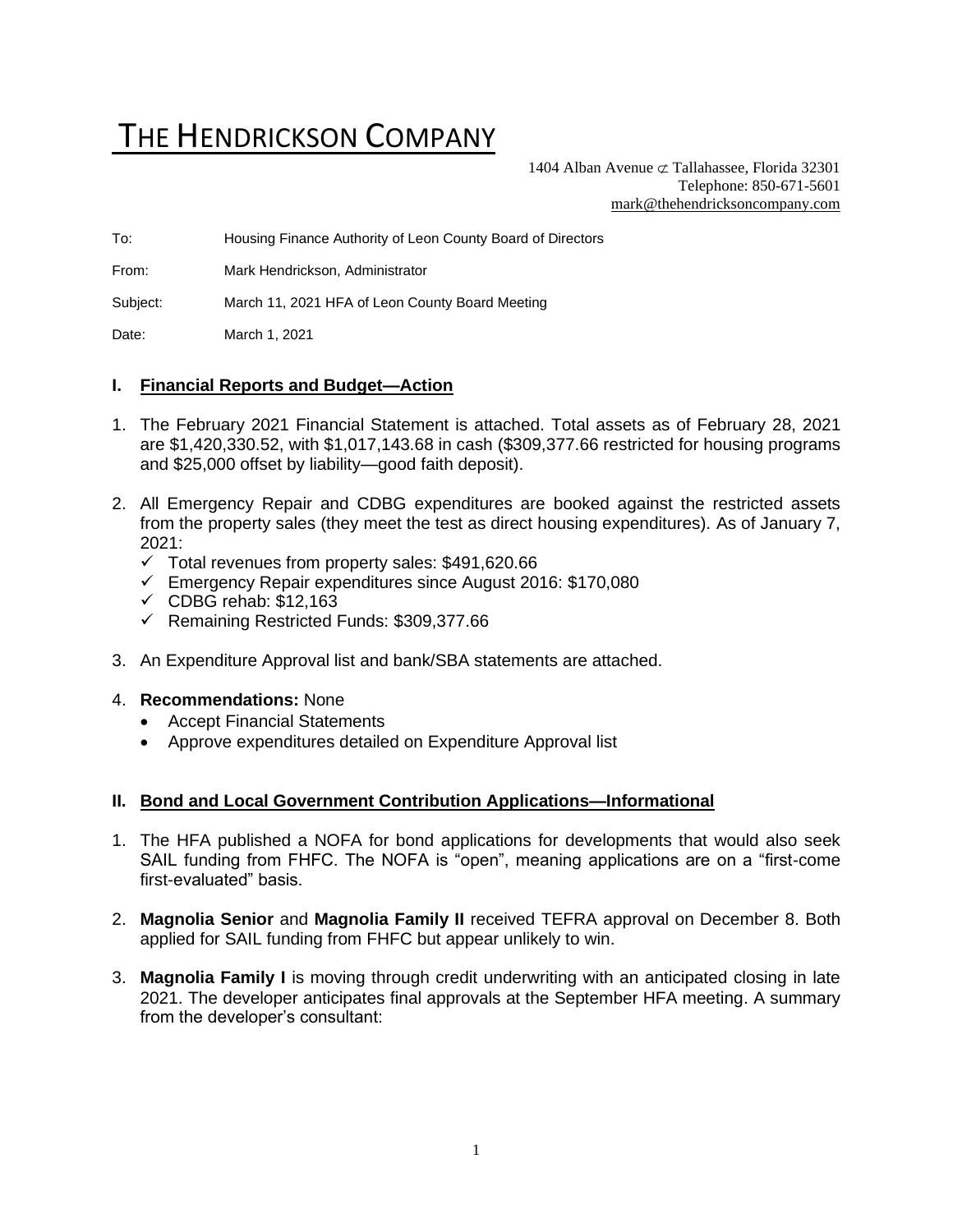- *THA and the city are currently mailing or putting in the paper various notices to enable the city to submit our letter of compliance to HEROs [HUD portal to upload environmental reviews for public review.]. Once the application is submitted HUD has 30 days to respond. This is scheduled to be completed by May 11th .*
- *HUD Demo-Dispo [Demolition and Disposition] submitted May 15th . HUD approval by 7- 15-21. This is the package THA has to submit to HUD to prove obsolescence of a project proving rehab of the project would not be cost effective.*
- *Deliver 90-day notice letters to residents- 7-16-21. Relocation complete 10-16-21. 10-17-21 Demo commences, Demo complete 2nd week December.*
- *FINAL CUR going to FHFC board Sept 10.*
- *Financial Closing 12-31-21.*

# 4. **Recommendation**: None.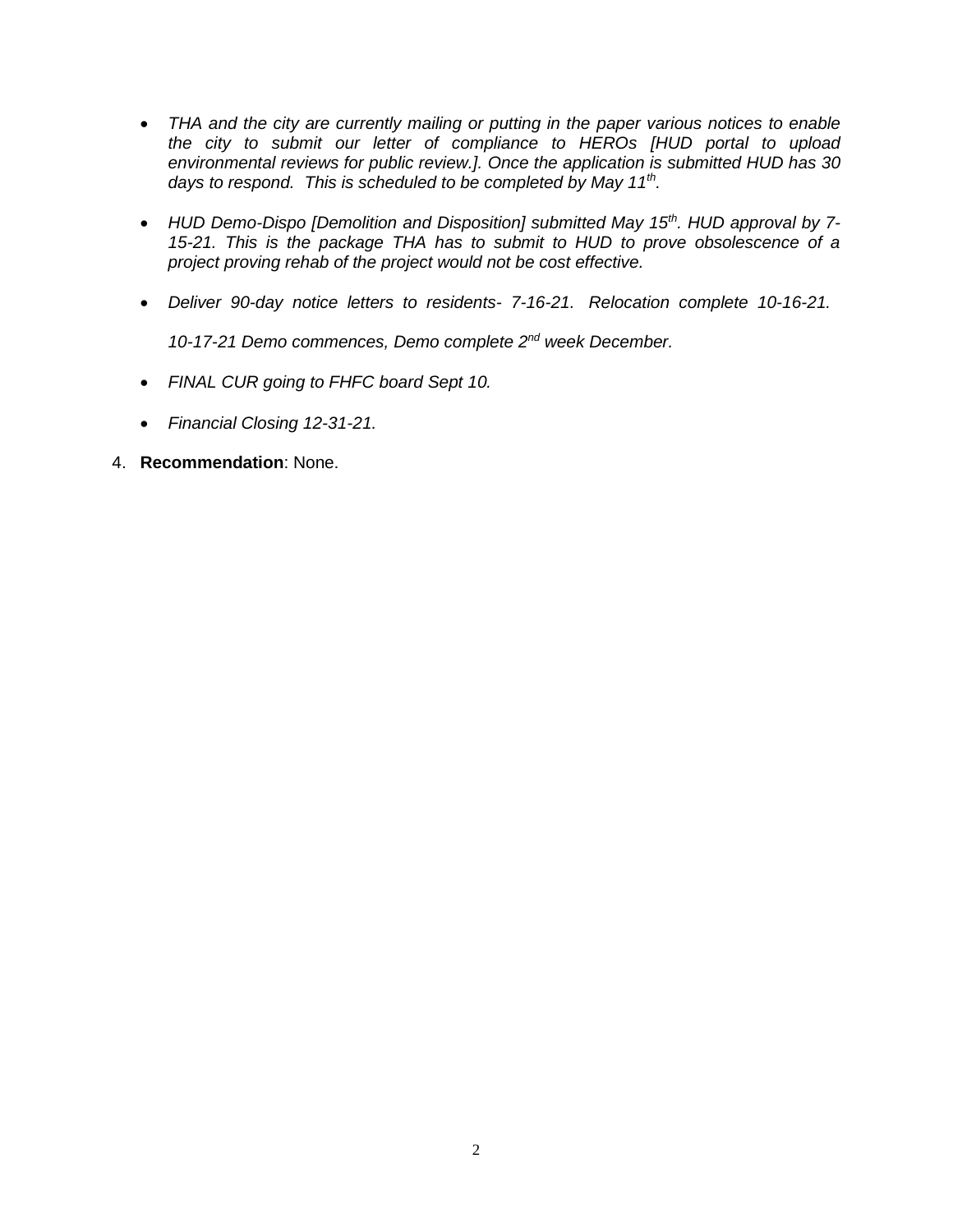| Name                           | <b>Magnolia Family</b>               | <b>Magnolia Senior</b>               | <b>Magnolia Family II</b>            |  |
|--------------------------------|--------------------------------------|--------------------------------------|--------------------------------------|--|
| Owner Entity*                  | Country Club Magnolia Family,        | Country Club Magnolia Senior,        | Country Club Magnolia Family         |  |
|                                | <b>LP</b>                            | LP                                   | II, LP                               |  |
| Developer/Location             | New Affordable Housing               | Columbia Residential                 | Columbia Residential                 |  |
|                                | Partners, LLC. Atlanta, Georgia      | Atlanta, Georgia                     | Atlanta, Georgia                     |  |
|                                | Tallahassee Housing Economic         | <b>Tallahassee Housing Authority</b> | Tallahassee Housing Authority        |  |
|                                | Corporation, Tallahassee, FL         | Tallahassee, FL                      | Tallahassee, FL                      |  |
| <b>Street Address</b>          | Canton Circle, 150' SW of the        | Sebring Ct., NE of intersection      | Country Club Dr., SW of              |  |
|                                | intersection of Canton Circle &      | of Sebring & Country Club            | intersection of Country Club &       |  |
|                                | <b>Country Club Drive</b>            | <b>Drive</b>                         | <b>Putnam Drive</b>                  |  |
| <b>Type</b>                    | <b>New Construction</b>              | <b>New Construction Garden</b>       | <b>New Construction</b>              |  |
| Demographic                    | Family                               | Elderly                              | Family                               |  |
| <b>County Commission</b>       | District 1, Bill Proctor             | District 1, Bill Proctor             | District 1, Bill Proctor             |  |
| <b>District</b>                |                                      |                                      |                                      |  |
| <b>Units</b>                   | 130                                  | 110                                  | 160                                  |  |
| <b>Bedrooms</b>                | 252                                  | 125                                  | 320                                  |  |
| # of Buildings                 | 5 residential buildings              | 1 residential building               | 6 residential buildings              |  |
| # of Stories                   | 3                                    | 3 with elevator                      | 3                                    |  |
| <b>Credit Underwriter</b>      | Seltzer Management                   | Seltzer Management                   | Seltzer Management                   |  |
| <b>Estimated Closing Date</b>  | December 2021                        | November 2021                        | November 2021                        |  |
| <b>Bond Request</b>            | \$15,000,000 or \$115,385/unit       | \$13,500,000 or \$122,727/unit       | \$17,000,000 or \$106,250/unit       |  |
| Permanent Loan Bond            | \$7,000,000                          | \$6,500,000                          | \$11,500,000                         |  |
| Amount                         |                                      |                                      |                                      |  |
| SAIL & ELI Funding             | \$6,211,577                          | \$6,600,000                          | \$6,600,000                          |  |
| <b>Housing Credit Investor</b> | <b>TBD</b>                           | <b>TBD</b>                           | <b>TBD</b>                           |  |
| <b>Housing Credits</b>         | \$9,376,537                          | \$8,266,414                          | \$11,352,521                         |  |
| <b>City Funding</b>            | \$1,650,000                          | \$2,000,000                          | \$2,000,000                          |  |
| <b>TEFRA Approval</b>          | $4 - 28 - 20$                        | $12 - 8 - 20$                        | $12 - 8 - 20$                        |  |
|                                | $2 - 16 - 21$                        |                                      |                                      |  |
| <b>Total Cost</b>              | \$24,826,109                         | \$24,693,561                         | \$32,617,000                         |  |
| <b>Total Cost Per Unit</b>     | \$190,971                            | \$224,487                            | \$203,856                            |  |
| Land Cost                      | \$0-Ground Lease from                | \$0-Ground Lease from                | \$0-Ground Lease from                |  |
|                                | <b>Tallahassee Housing Authority</b> | <b>Tallahassee Housing Authority</b> | <b>Tallahassee Housing Authority</b> |  |
|                                | \$0//unit                            |                                      |                                      |  |
| <b>Acquisition of Building</b> | <b>NA</b>                            | <b>NA</b>                            | <b>NA</b>                            |  |
| Cost                           |                                      |                                      |                                      |  |
| <b>Hard Construction Cost</b>  | \$16,314,670                         | \$16,630,000                         | \$23,100,000                         |  |
|                                | \$125,497/unit                       | \$151,182/unit                       | \$144,375/unit                       |  |
| <b>General Contractor</b>      | <b>TBD</b>                           | <b>TBD</b>                           | <b>TBD</b>                           |  |
| <b>Credit Enhancement</b>      | <b>TBD</b>                           | <b>TBD</b>                           | <b>TBD</b>                           |  |
| Set-Aside Period               | 50 years                             | 50 years                             | 50 years                             |  |
| <b>Set-Aside Levels</b>        | 10.0% (13 units) <33% AMI            | 10.0% (11 units) <33% AMI            | 10.0% (16 units) <33% AMI            |  |
|                                | for 15 years, then 60% AMI           | for 15 years, then 60% AMI           | 70.0% (112 units) <60% AMI           |  |
|                                | 90.0% (117 units) <60% AMI           | 90.0% (99 units) <60% AMI            | 20% (32 units) market rate           |  |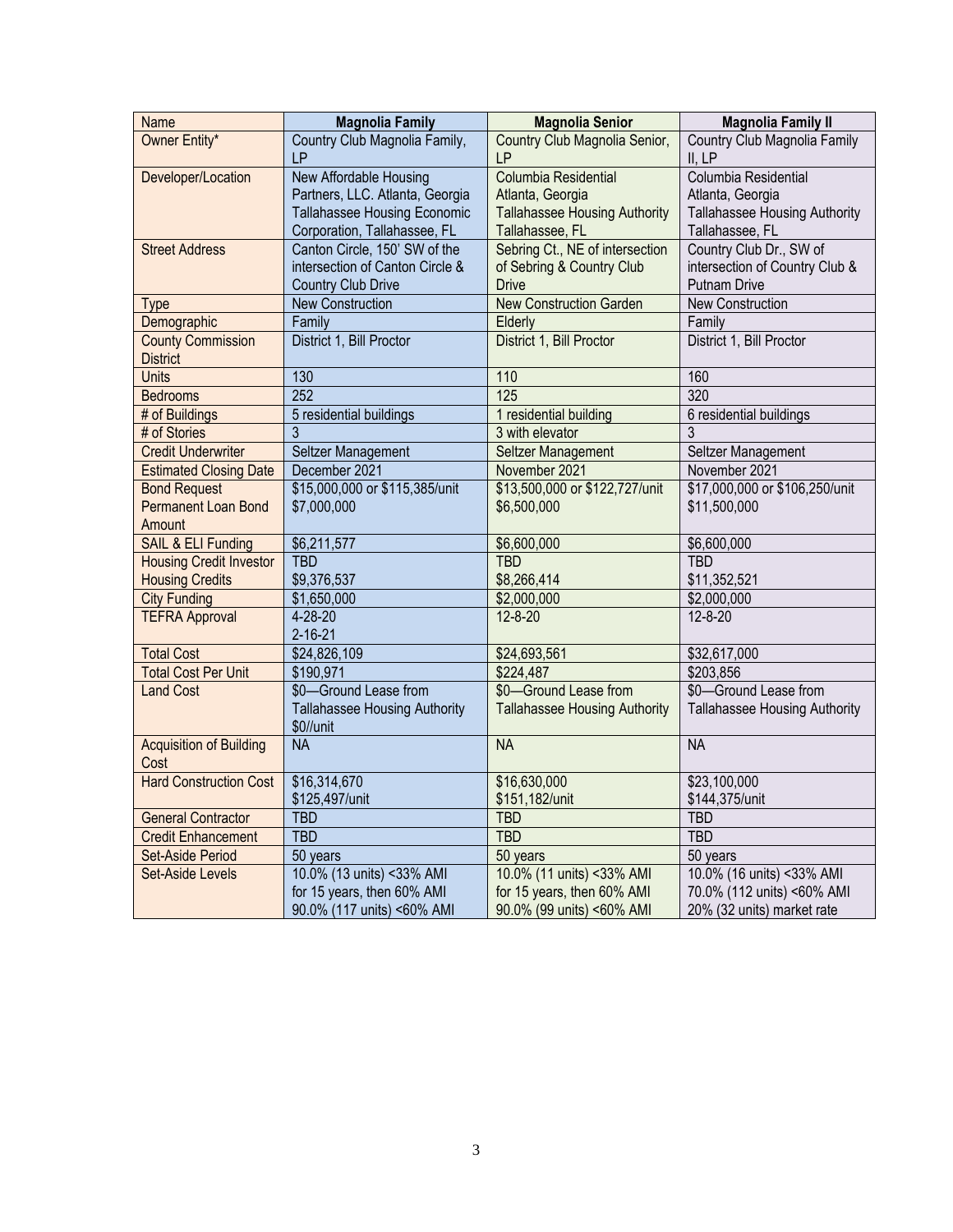## **III. Emergency Repair Program—Informational**

- 1. The HFA authorized an emergency repair program, for minor repairs that need immediate attention—and are not covered by the County's SHIP Program. A total of \$50,000 has been paid to the County for FY 20-21. Individual repairs are limited to \$1,650 per home (\$7,500 for senior or persons with special needs that reside in mobile homes).
- 2. Of the \$53,000 FY 19-20 allocation, \$36,259 was spent. The balance of \$16,741 was carried forward to this FY, making total funds available FY 20-21 \$66,741. Of that, \$22,078.78 is encumbered (eight cases), with \$8,678.78 disbursed.
- 3. **Recommendation**: None.

## **IV. Real Estate—Informational**

- 1. The Real Estate Division is responsible for selling surplus properties designated for affordable housing, with proceeds of the sale coming to the HFA. This fiscal year, sixteen properties have been sold with \$77,439.50 received by the HFA.
- 2. Sales of seven properties by the Real Estate Division generated total revenues to the HFA of \$107,102. As of March 1, 2021, sales of 70 properties by Ketcham Realty have generated \$384,516.66 paid to the HFA. The total is \$491,620.66.
- 3. County real estate reports five additional properties sold, but funds not received by the HFA, (net to HFA of \$26,644.80). An additional four properties were transferred in December to the Community Land Trust (TLC—Tallahassee Lenders Consortium).
- 4. A spreadsheet is attached.
- 5. Staff was directed to research if a builder could purchase a lot and make payment after the home was sold. See the County Memo for detailed response. In summary, while possibly legal, the approach appears impractical, as the legal costs associated with a note and mortgage would likely exceed the value of the land and the County would have a first-lien position (making construction financing difficult/impossible). The preferred approach would be for a builder to partner with the CLT, who could receive the land as a grant, with the property developed under CLT guidelines with permanent affordability.
- 6. **Recommendation**: None.

# **V. Legal Update—Informational**

- 1. HFA Counsel will report on their activities.
- 2. **Recommendation**: None.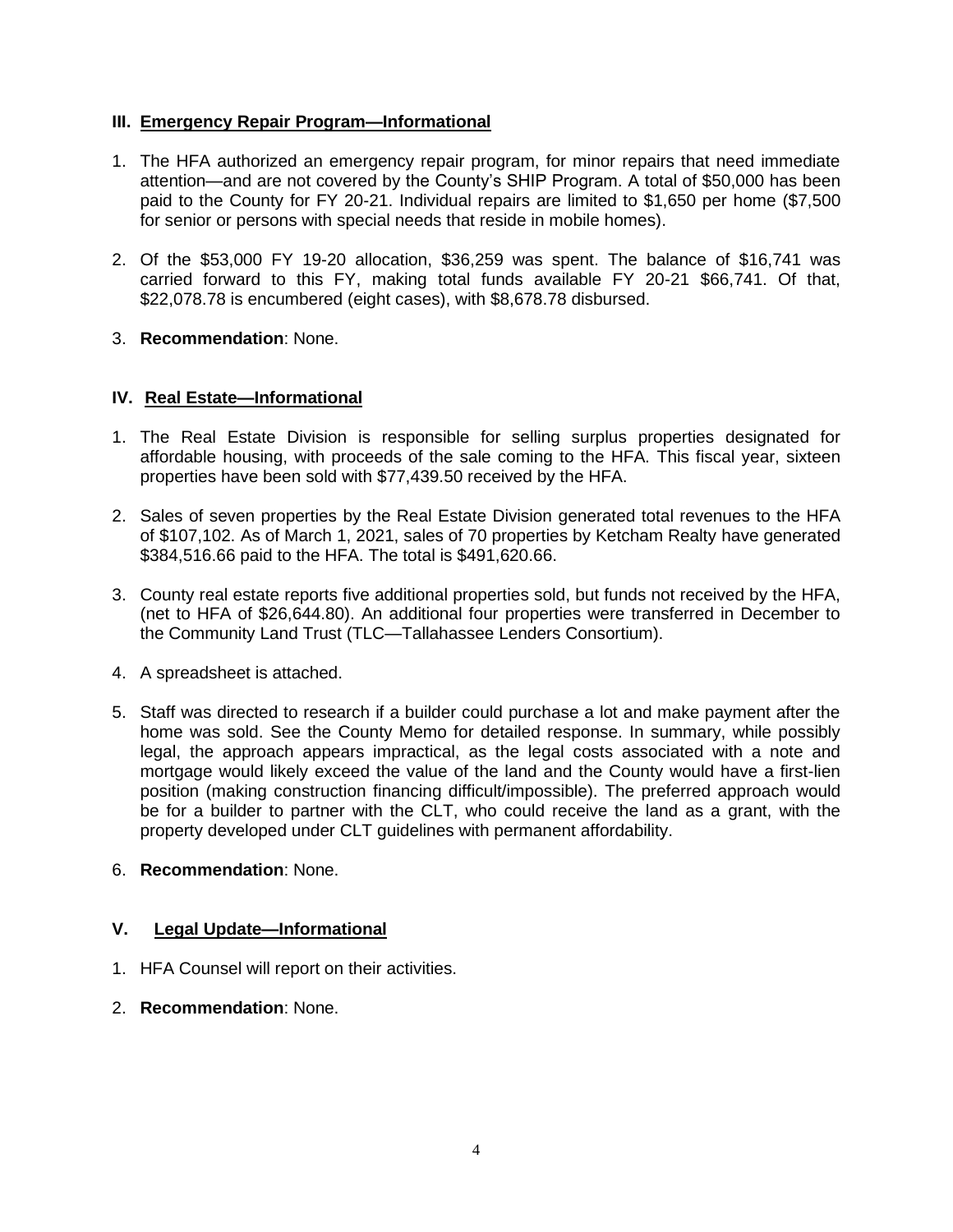# **VI. To-Do List—Informational**

| <b>To-Doltem</b>                                                                                          | <b>HFA</b> | <b>Admin</b> | County | <b>NGN</b> | <b>Status</b>                                                                                     | <b>Completed</b> |
|-----------------------------------------------------------------------------------------------------------|------------|--------------|--------|------------|---------------------------------------------------------------------------------------------------|------------------|
| <b>Meeting Date:</b>                                                                                      |            |              |        |            |                                                                                                   |                  |
| December 10, 2020                                                                                         |            |              |        |            |                                                                                                   |                  |
| Dr. Sharkey recommends HFA set up<br>meetings with new County Commissioners<br><b>Welch and Cummings</b>  | X          |              |        |            | Not completed                                                                                     |                  |
| Mr. White asked staff to inquire if builder<br>could purchase lot and make payment<br>after home was sold |            | X            |        |            | Lega, but<br>impractival. Grant<br>of land possible<br>to CLT, where<br>developers can<br>partner | X                |
| <b>Meeting Date</b>                                                                                       |            |              |        |            |                                                                                                   |                  |
| None                                                                                                      |            |              |        |            |                                                                                                   |                  |

# **VII.State Legislative Update—Informational**

- 1. The Governor's proposed FY 21-22 budget recommends using all new revenues (\$423.3 million) coming into the housing trust funds during FY 21-22 for housing, while sweeping the \$225 million of current year collections to general revenue (that had been appropriated for SHIP and vetoed).
- 2. SEE worked to save the \$225 million, but without a legislative special session, there was no opportunity to effectively make a case for their reappropriation.
- 3. Strategically, SEE has concluded that the best approach is to fully support the Governor's proposed budget and urge the House and Senate to appropriate the \$423.3 million.
- 4. SEE commissioned a new Economic Analysis of Sadowski funded housing programs, including the revenue generated back to the State and to local governments. The study shows that for every \$1 million of housing programs funded, the State receives \$204,000 in revenues and local government another \$190,000—making the revenue ROI 39.5%.

|                                 | Available         | <b>Total Positive</b> |           | Number of |         |               |
|---------------------------------|-------------------|-----------------------|-----------|-----------|---------|---------------|
|                                 | <b>Funding FY</b> | Economic              | Number of | People    | Jobs    | Revenue       |
| Florida                         | 2021-22           | Impact                | Homes*    | Housed    | Created | Generated**   |
|                                 |                   |                       |           |           |         |               |
| <b>State Housing Trust Fund</b> | \$126,700,000     | \$1,911,695,150       | 4.196     | 10,490    | 13,627  | \$63,004,162  |
| Local Government                |                   |                       |           |           |         |               |
| Housing Trust Fund (SHIP)       | \$296,600,000     | \$3,052,256,811       | 14.942    | 37,355    | 19,659  | \$104,020,882 |
|                                 |                   |                       |           |           |         |               |
| <b>TOTAL</b>                    | \$423,300,000     | \$4,963,951,961       | 19,138    | 47,845    | 33,286  | \$167,025,044 |

\* Homes built, sold, renovated or retrofitted.

\*\* State Revenue (52%); Local Revenue (48%)